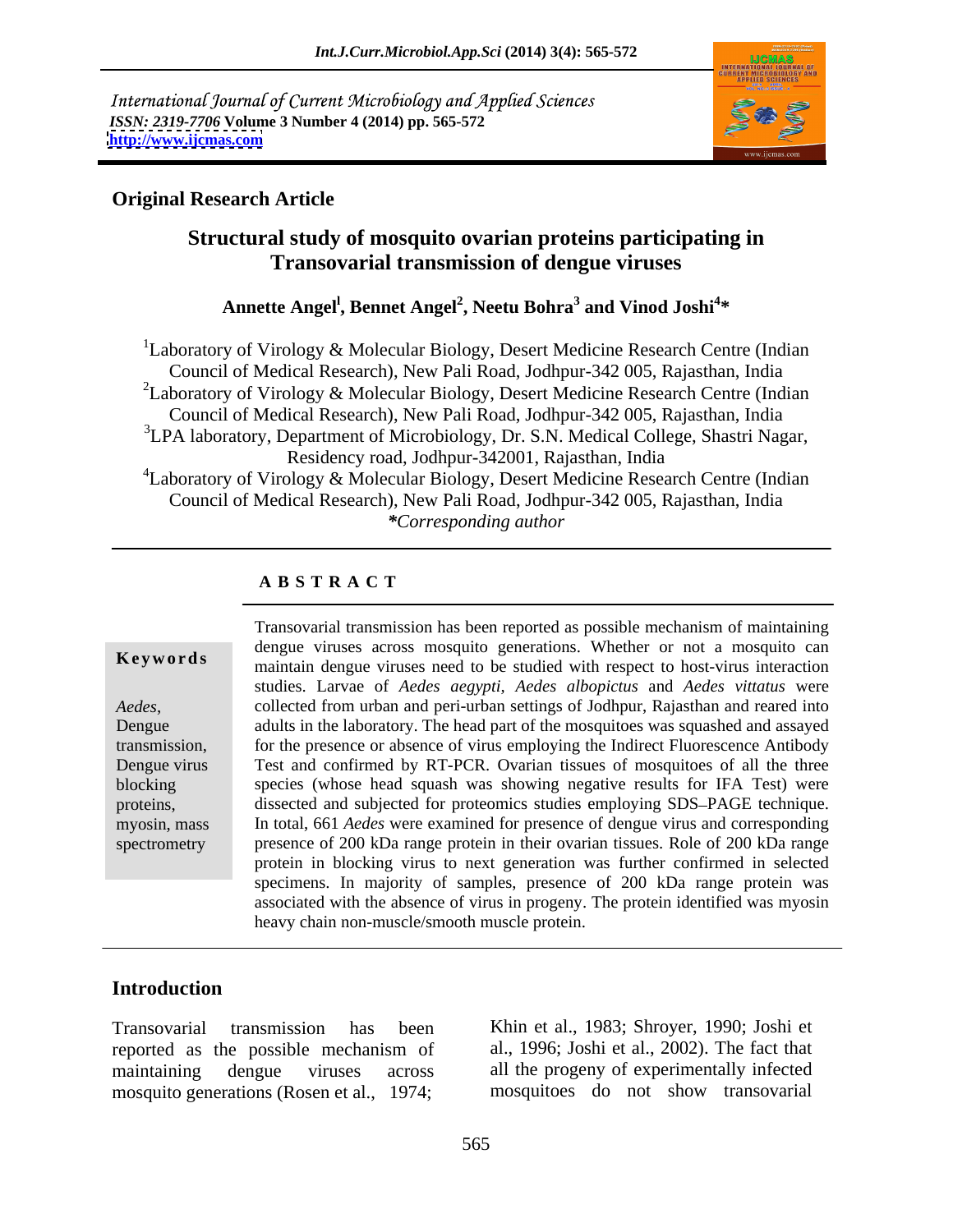transmission (Joshi et al., 2002), **Virus examination in mosquitoes** necessitates further research on mosquito host factors which determine passage or The head part of the mosquitoes was blocking of virus from parent to progeny squashed and assayed for the presence or of mosquito vectors. Our earlier studies absence of virus employing the Indirect have shown that majority of mosquitoes Fluorescence Antibody Test (IFAT) which do not show transovarial (Kuberski & Rosen, 1977). For performing transmission of dengue viruses contain an IFAT, fluorescence microscope model ovarian protein of 200 kDa range (Angel et al., 2008). During course of present by M/S Olympus, Japan, was used. For investigations we have confirmed the role confirming the presence of virus, parts of of mosquito ovarian proteins among parent ovarian tissues samples and rest of body mosquitoes in allowing or blocking the virus passage and have made in- depth Time Reverse Transcriptase-Polymerase studies on composition and structure of Chain Reaction (RT-PCR) for confirming observed ovarian proteins. The results of the presence of virus using the Dengue the studies could be of translational value virus RT-PCR kit (m/s Primer Design, in estimating transmission potential of UK). The equipment manufactured by vector fauna of a dengue endemic setting. M/S Applied Bio Systems (ABI), USA

### **Materials and Methods**

### **Collection of mosquito larvae and their rearing into adults**

Mosquito larvae of *Aedes aegypti, Aedes albopictus* and *Aedes vittatus* were collected from their natural habitats in Jodhpur city, Rajasthan from urban and Test) were dissected and subjected for<br>peri-urban settings. The observed breeding proteomics studies employing 11% SDS – peri-urban settings. The observed breeding habitats were cement tanks, metallic, PAGE gels. For digestion of samples, gel<br>nlastic and underground water tanks etc. preparation, buffers and staining plastic and underground water tanks, etc. Larvae were collected with the help of a sieve or dropper in plastic containers and brought to the laboratory and were provided the larval feed of a mixture of yeast and dog biscuit powder. These were  $\frac{200 \text{ kDa standard proteins (Broad range)}}{\text{standard, m/s}}$  Bio-RAD, USA) as then reared into adult mosquitoes and maintained at ambient temperature of provided with 4% glucose solution for 3-4 days. After 3-4 days, the adults were taken out and subjected for various assays.

### **Virus examination in mosquitoes**

Fluorescence Antibody Test BHL2 RFL-1 PM 10 ADS, manufactured parts of mosquitoes were subjected to Real was used.

### **SDS PAGE and 2-D electrophoresis of Ovarian proteins**

about  $25\text{-}30\text{°C}$  and about 60-70% relative  $(m/s \text{ Bio-Rad, USA})$  were then sliced and humidity. The adults emerged were transferred in eppendorfs containing Ovarian tissues of individual mosquitoes of all the three species (whose head squash was showing negative results for IFA Test) were dissected and subjected for proteomics studies employing 11% SDS PAGE gels. For digestion of samples, gel preparation, buffers and staining technique, the protocol as suggested by the manufacturer was adopted (m/s Mini 3 Protean system, Bio-RAD, USA). The protein bands which corresponded with the 200 kDa standard proteins (Broad range standard, m/s Bio-RAD, USA) as identified by the Quantity One software (m/s Bio-Rad, USA) were then sliced and deionized water for Mass Spectrometric analysis commercially.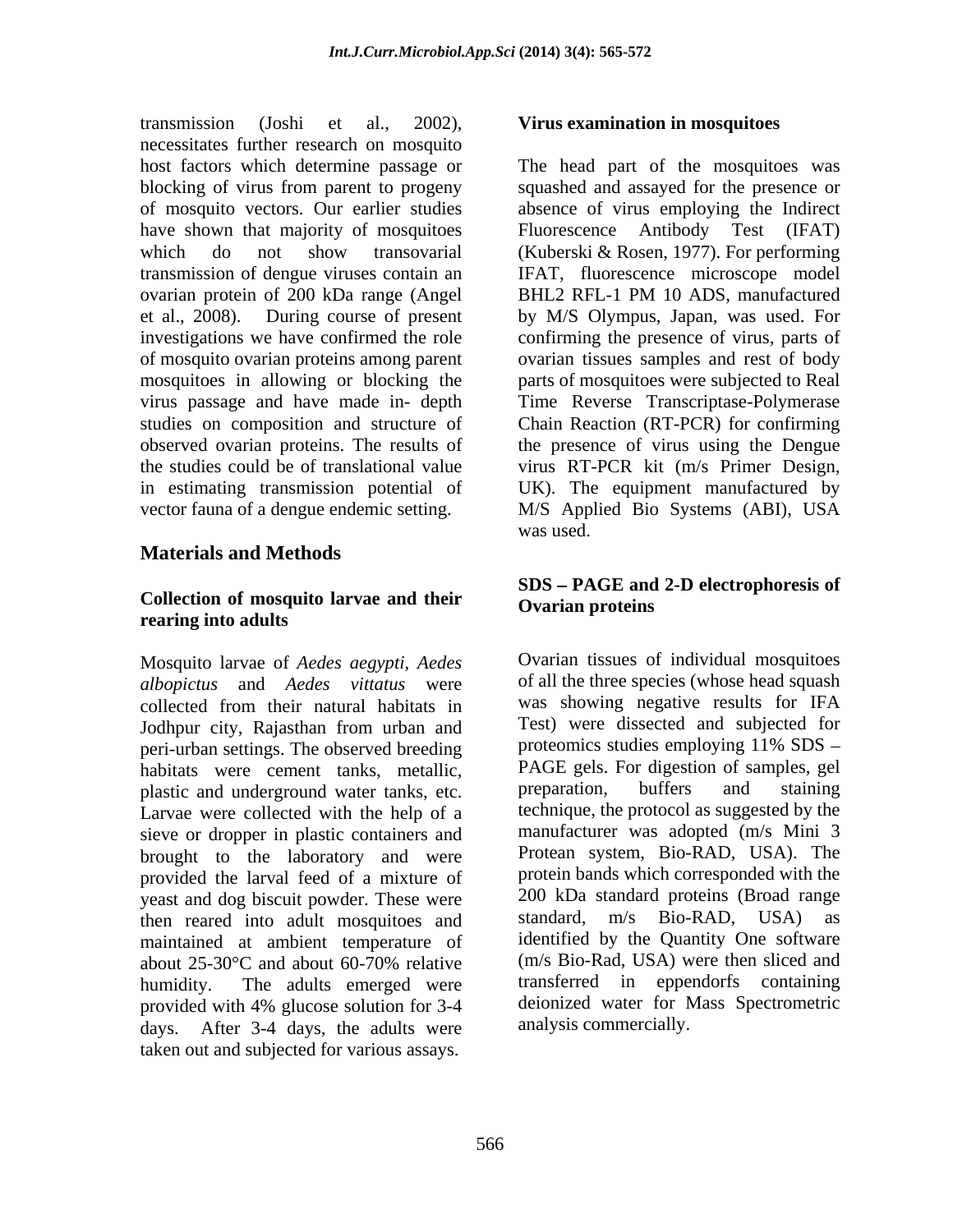Simultaneously, another set of individual blood feed on white Leghorn chicks. Petri ovarian proteins (whose head squash was plate with moist cotton were kept inside showing negative results for IFA Test) were subjected to 2-Dimensional eggs were laid, the female mosquito was electrophoresis (m/s Bio-rad, USA) for dissected. The paired ovaries was taken for identifying the isoelectric pH in which the 200 kDa protein bands will fall. The band, head was taken for IFA Test and samples were assayed using the 2- remaining body part in PBS was subjected Dimensional protein kit following the to RT-PCR assay for detection of virus. manufacturer's protocol (2-D starter kit, The eggs of the  $F_1$  generation were m/s Bio-RAD, USA). allowed to hatch into larvae and then into

The commercial Mass Spectrometric analysis was performed by C-CAMP (Centre for Cellular and Molecular A total of 17 (1 p to 17 p) parents only Platforms, NCBS, Bangalore). This were able to be maintained in the involved in-gel trypsin digestion of the laboratory whose generation [coded as protein bands from all the three species  $1(Pr_1)$ ,  $2(Pr_1)$  in table 2; 1 indicates female followed by LC-MS/MS technique parent code, Pr in bracket indicates acquired using an Orbitrap Discovery abbreviation for progeny, and subscripted System (Thermo) coupled to an Agilent mumber after 'Pr' shows the progeny 1200 series nano HPLC according to their mosquito i.e. 1, 2, 3 or 4] were also lab protocol. The MS data obtained was successfully maintained till subjection to then searched on Mascot using the Swis different assays. Others, whose eggs were Prot database. Of the proteins identified, the protein which fell into the category of after laying eggs were excluded from the +200 kDa range were identified and further explored for its amino acid sequence using the NCBI website. For **Results and Discussion** structural identification of the protein, the structure prediction tool i.e. uniprot In total, 661 *Aedes* mosquitoes were database was searched and the structure individually examined for presence of

**Determination of amino acid**  Test and RT-PCR as same as their parents. **composition of proteins and** The blood feeding of parents, egg laying, **structure derivation** surviving of parents and progeny were all the Barraud cage for laying eggs. After the SDS-PAGE to identify the 200kDa protein adults and subjected to SDS-PAGE, IFA recorded in a tabular format according to the Barraud cage number.

> not viable or parents which did not survive after laying eggs were excluded from the study.

# **Results and Discussion**

showing close homology was selected. dengue virus and corresponding presence **Raising of progeny (F<sub>1</sub> generation) of** tissues (Figure 1). Of the 158 *Aedes* **selected mosquitoes** *aegypti* examined, 91 showed 200 kDa To confirm the role of 200 kDa range only two mosquitoes showed presence of protein in blocking virus from passing to dengue viruses whereas 89 mosquitoes the next generation of mosquitoes, carrying 200 kDa range ovarian protein individual female mosquitoes were were virus negative. Of the 119 *Aedes*  transferred to Barruad cage and allowed to *albopictus*, 24 showed 200 kDa rangeof 200 kDa range protein in their ovarian range proteins and of these 91 mosquitoes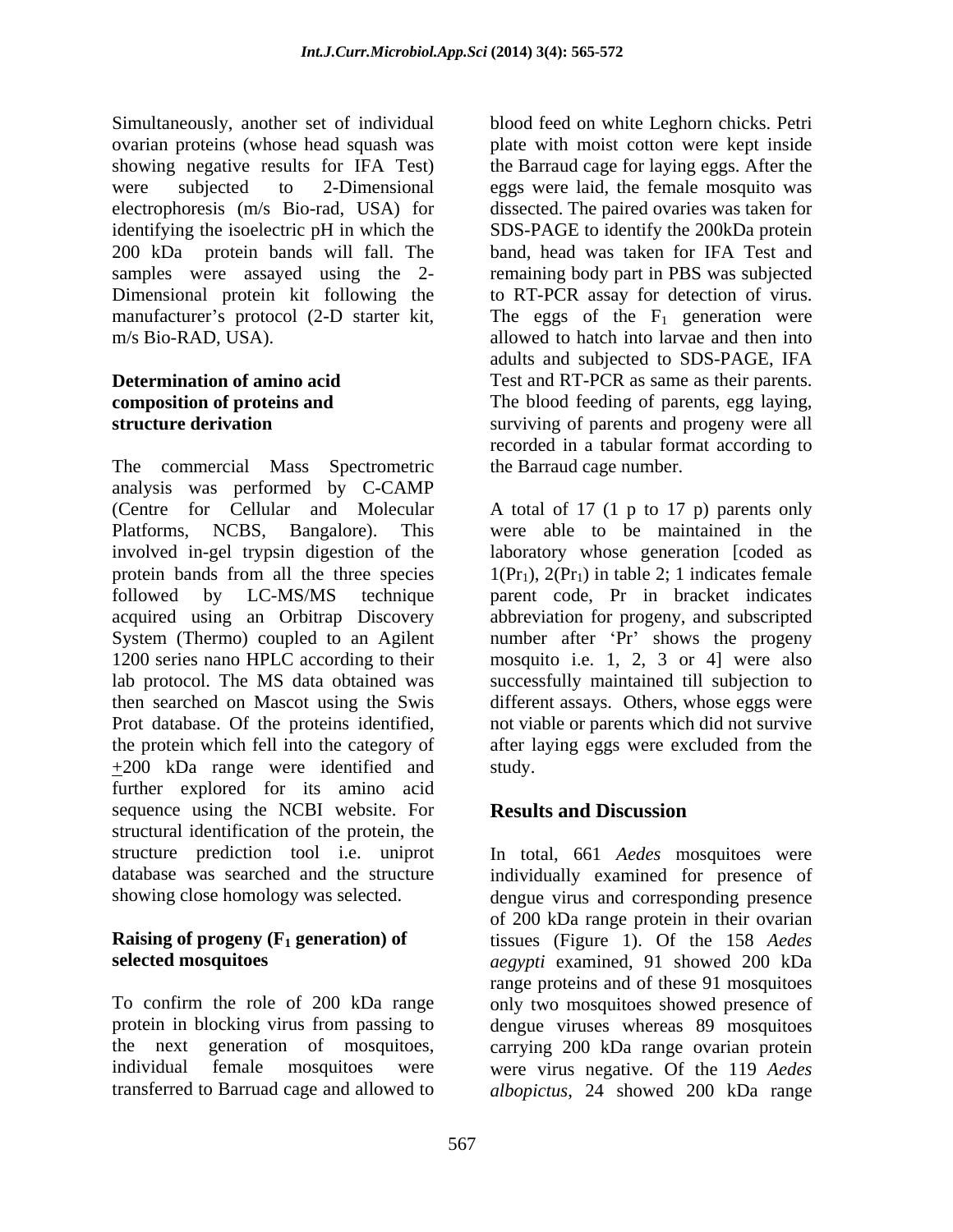negative. Out of 384 *Aedes vittatus*

mosquitoes was further confirmed in selected mosquito specimens. In sample no. 1(P) 200 kDa range protein was absent where corresponding dengue virus was mosquito sample 7 (P), 200 kDa range protein was present in ovary and mosquito (Pr<sub>2</sub>); 7 (Pr<sub>3</sub>) and 7 (Pr<sub>4</sub>) virus was absent 11 ( $Pr_2$ ); 11( $Pr_3$ ) and 11 ( $Pr_4$ ). In mosquito proteins, are transmission blocking sample 12( $P$ ), 200 kDa range protein and proteins as far as their function in virus progeny of this mosquito i.e.  $12(Pr_1)$ ; 12 concerned.  $(\text{Pr}_2)$  and 12  $(\text{Pr}_4)$  virus was absent.

to blocking of transovarial transmission of profiling. For protein identification, the species of *Aedes*. For protein muscle /smooth muscle protein of 224 kDa identification, minimum 2 high confident

protein, of these only 6 mosquitoes peptides/proteins were considered. A showed virus presence while 18 were virus decoy database was searched for (with p examined, 172 showed 200 kDa range identification. The Mascot search results protein of which only 6 mosquitoes were were validated by Proteome Scaffold virus positive whereas 166 mosquitoes Analysis. Of the data generated, maximum containing 200 kDa range protein were % of sequence coverage was that of virus negative (Table 1). Myosin heavy chain non-muscle or Role of 200 kDa range protein in blocking amino acids. With the help of structural virus to go to next generation of prediction tool 'uniprot', its probable present in mosquito. In  $F_1$  generation (Yellow fever mosquito) (Culex aegypti);  $(1Pr_1)$ , dengue virus was present. While in EMBL EAT47478.1] appeared (www. value:0.01) to minimize false protein smooth muscle' protein consisting of 1963 structure was searched. A Swiss model of a closely related reference protein (code Q17L97) as "Myosin heavy chain, non muscle or smooth muscle [Aedes aegypti uniprot.org/ uniprot/ Q17L97) (Figure 2).

also showed presence of dengue virus. In The 2-Dimensional electrophoretic gels  $F_1$  progeny of this mosquito, i.e. 7 (Pr<sub>1</sub>); 7 showed that in the range of 200 kDa, most in all the samples. In another mosquito range i.e. of <7 pH value. (Figure 3). As sample 11 (P), 200 kDa range protein was these proteins are mostly showing the pH absent and virus was present in mosquito range of acidic nature we can infer that and also in all its  $F_1$  progeny i.e. 11 (Pr<sub>1</sub>); acidic nature of the mosquito membrane sample 12(P), 200 kDa range protein and proteins as far as their function in virus corresponding virus was present and in transmission across mosquito cells is of the proteins fell towards the acidic pH proteins, are transmission blocking concerned.

However, in progeny sample 12 (Pr<sub>3</sub>) virus Dengue fever (DF) associated with dengue was present despite presence of 200 kDa hemorrhagic Fever (DHF) has emerged as protein in the ovarian tissue of parent global problem in last one decade. In (12P) mosquito (Table 2). India, DF/DHF has affected thousands of people recently 770 deaths were reported<br>This 200 kDa range ovarian protein related since 2007 till March 2013 as per the virus from parent to progeny of mosquito [\(www.nvdcp.org](http://www.nvdcp.org)). Due to unavailability of was subjected to Mass Spectrometric vaccine against DHF, understanding of MS database was searched against the significantly in identifying transmission NCBInr database and a locally made conducive areas of dengue. In present database containing proteins from all people recently 770 deaths were reported official government records vector-virus interactions could contribute studies we have established that a non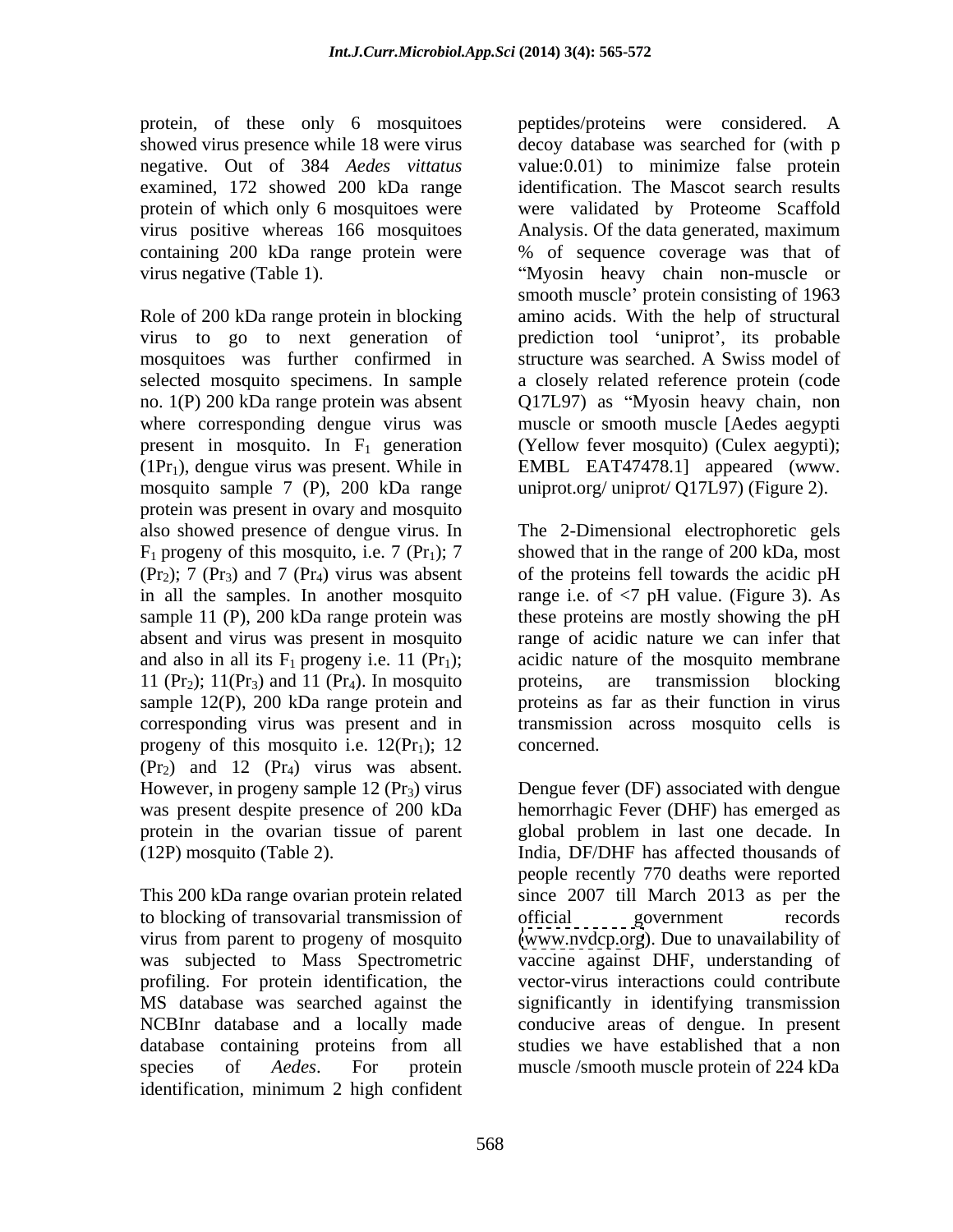| <b>Species</b>                    | <b>Total mosquitoes</b><br>tested | <b>Mosquitoes</b><br>displaying 200kDa<br>range proteins | <b>Mosquitoes</b><br>positive for virus | <b>Percentage of</b><br>virus negative<br>mosquitoes with<br>200 kDa range<br>protein |
|-----------------------------------|-----------------------------------|----------------------------------------------------------|-----------------------------------------|---------------------------------------------------------------------------------------|
|                                   | 158                               |                                                          |                                         | 71.00                                                                                 |
| Aedes aegypti<br>Aedes albopictus | 119                               |                                                          |                                         | 75.00                                                                                 |
| Aedes vittatus                    | 384                               | $\overline{1}$                                           |                                         | 96.50                                                                                 |
| Tota.                             |                                   | 007<br>∠∪                                                |                                         | 95.12                                                                                 |

**Table.1** Association of 200kDa range protein in Ovarian tissues with virus presence/absence

# **Table.2** Relationship between 200kDa range ovarian protein and transovarial transmission of dengue viruses

|                                        | Parent mosquito details                       |                                      | Mosquito $F_1$ generation details           |                                                     |                                   |                                      |
|----------------------------------------|-----------------------------------------------|--------------------------------------|---------------------------------------------|-----------------------------------------------------|-----------------------------------|--------------------------------------|
| Parent<br>mosquito<br>sample<br>number | <b>200kDa</b><br>range<br>protein<br>in ovary | Virus in<br>head<br>squash<br>(IFAT) | <b>Virus in</b><br>body parts<br>$(RT-PCR)$ | <b>Mosquito</b><br>progeny $(F_1)$<br>sample number | Virus in<br>head squash<br>(IFAT) | Virus in<br>body parts<br>$(RT-PCR)$ |
| 1(P)                                   | Absent                                        | Present                              | Present                                     | $1(\text{Pr}_1)$                                    | Present                           | Present                              |
| 2(P)                                   | Present                                       | Absent                               | Absent                                      | $2(Pr_1)$                                           | Absent                            | Absent                               |
|                                        |                                               |                                      |                                             | $2(\text{Pr}_2)$                                    | Absent                            | Absent                               |
| 3(P)                                   | Present                                       | Absent                               | Absent                                      | $3(Pr_1)$                                           | Absent                            | Absent                               |
| 4(P)                                   | Present                                       | Absent                               | Absent                                      | $4(Pr_1)$                                           | Absent                            | Absent                               |
|                                        |                                               |                                      |                                             | $4(Pr_2)$                                           | Absent                            | Absent                               |
|                                        |                                               |                                      |                                             | $4(Pr_3)$                                           | Absent                            | Absent                               |
|                                        |                                               |                                      |                                             | $4(Pr_4)$                                           | Absent                            | Absent                               |
| 5(P)                                   | Absent                                        | Absent                               | Absent                                      | $5(Pr_1)$                                           | Absent                            | Absent                               |
|                                        |                                               |                                      |                                             | $5(\text{Pr}_2)$                                    | Absent                            | Absent                               |
| 6(P)                                   | Absent                                        | Absent                               | Absent                                      | $6(Pr_1)$                                           | Absent                            | Absent                               |
|                                        |                                               |                                      |                                             | $6({\rm Pr}_2)$                                     | Absent                            | Absent                               |
| 7(P)                                   | Present                                       | Present                              | Present                                     | $7(Pr_1)$                                           | Absent                            | Absent                               |
|                                        |                                               |                                      |                                             | $7(\text{Pr}_2)$                                    | Absent                            | Absent                               |
|                                        |                                               |                                      |                                             | $7(Pr_3)$                                           | Absent                            | Absent                               |
|                                        |                                               |                                      |                                             | $7(Pr_4)$                                           | Absent                            | Absent                               |
| 8(P)                                   | Present                                       | Absent                               | Absent                                      | $8(Pr_1)$                                           | Absent                            | Absent                               |
| 9(P)                                   | Present                                       | Absent                               | Absent                                      | $9(Pr_1)$                                           | Absent                            | Absent                               |
|                                        |                                               |                                      |                                             | $9(Pr_2)$                                           | Absent                            | Absent                               |
| 10(P)                                  | Present                                       | Absent                               | Absent                                      | $10(Pr_1)$                                          | Absent                            | Absent                               |
|                                        |                                               |                                      |                                             | $10(Pr_2)$                                          | Absent                            | Absent                               |
| 11(P)                                  | Absent                                        | Present                              | Present                                     | $11(Pr_1)$                                          | Present                           | Present                              |
|                                        |                                               |                                      |                                             | $11(Pr_2)$                                          | Present                           | Present                              |
|                                        |                                               |                                      |                                             | $11(Pr_3)$                                          | Present                           | Present                              |
|                                        |                                               |                                      |                                             | $11(Pr_4)$                                          | Present                           | Present                              |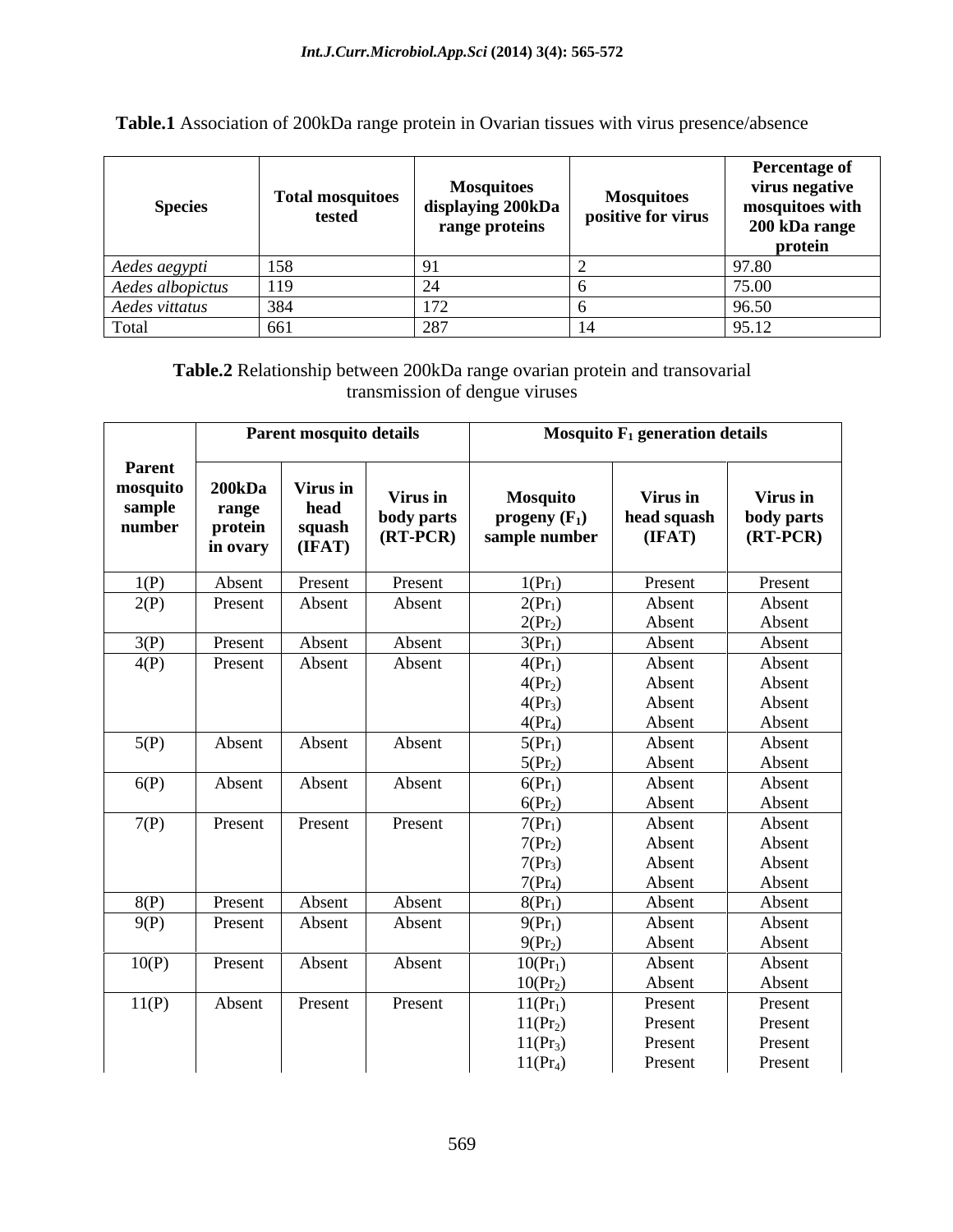| 12(P) | Present | Present | Present | $12(Pr_1)$ | Absent  | Absent  |
|-------|---------|---------|---------|------------|---------|---------|
|       |         |         |         | $12(Pr_2)$ | Absent  | Absent  |
|       |         |         |         | $12(Pr_3)$ | Present | Present |
|       |         |         |         | $12(Pr_4)$ | Absent  | Absent  |
|       |         |         |         |            |         |         |
| 13(P) | Absent  | Present | Present | $13(Pr_1)$ | Present | Present |
|       |         |         |         | $13(Pr_2)$ | Absent  | Absent  |
|       |         |         |         | $13(Pr_3)$ | Present | Present |
|       |         |         |         |            |         |         |
| 14(P) | Absent  | Absent  | Absent  | $14(Pr_1)$ | Absent  | Absent  |
|       |         |         |         | $14(Pr_2)$ | Absent  | Absent  |
|       |         |         |         |            |         |         |
| 15(P) | Present | Present | Present | $15(Pr_1)$ | Absent  | Absent  |
|       |         |         |         | $15(Pr_2)$ | Absent  | Absent  |
|       |         | Present | Present |            |         |         |
| 16(P) | Absent  |         |         | $16(Pr_1)$ | Present | Present |
| 17(P) | Absent  | Absent  | Absent  | $17(Pr_1)$ | Absent  | Absent  |
|       |         |         |         | $17(Pr_2)$ | Absent  | Absent  |
|       |         |         |         | $17(Pr_3)$ | Absent  | Absent  |
|       |         |         |         | $17(Pr_4)$ | Absent  | Absent  |
|       |         |         |         |            |         |         |
|       |         |         |         |            |         |         |

**Figure.1** SDS- PAGE ASSAY OF OVARIAN TISSUES OF *AEDES VITTATUS* (L1-L5; L7: OVARIAN PROTEIN; L6, L8 & L9: DID NOT DISPLAY ANY BANDS. L10: STANDARD)

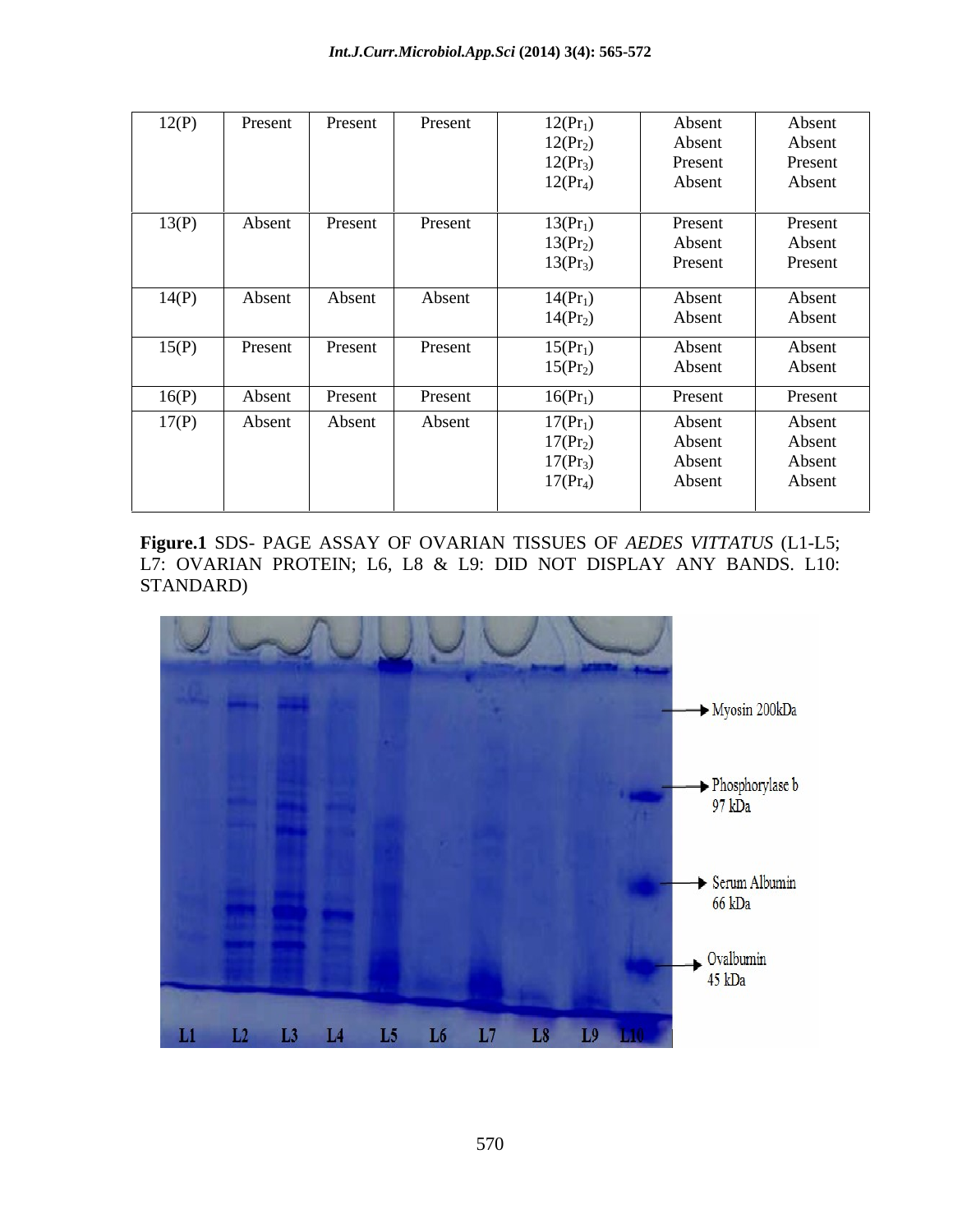

**Figure.2** 3-D Structure of Myosin heavy chain non muscle or smooth muscle protein

**Figure.3** Two-dimensional Electrophoresis of Ovarian tissues of *Aedes aegypti*